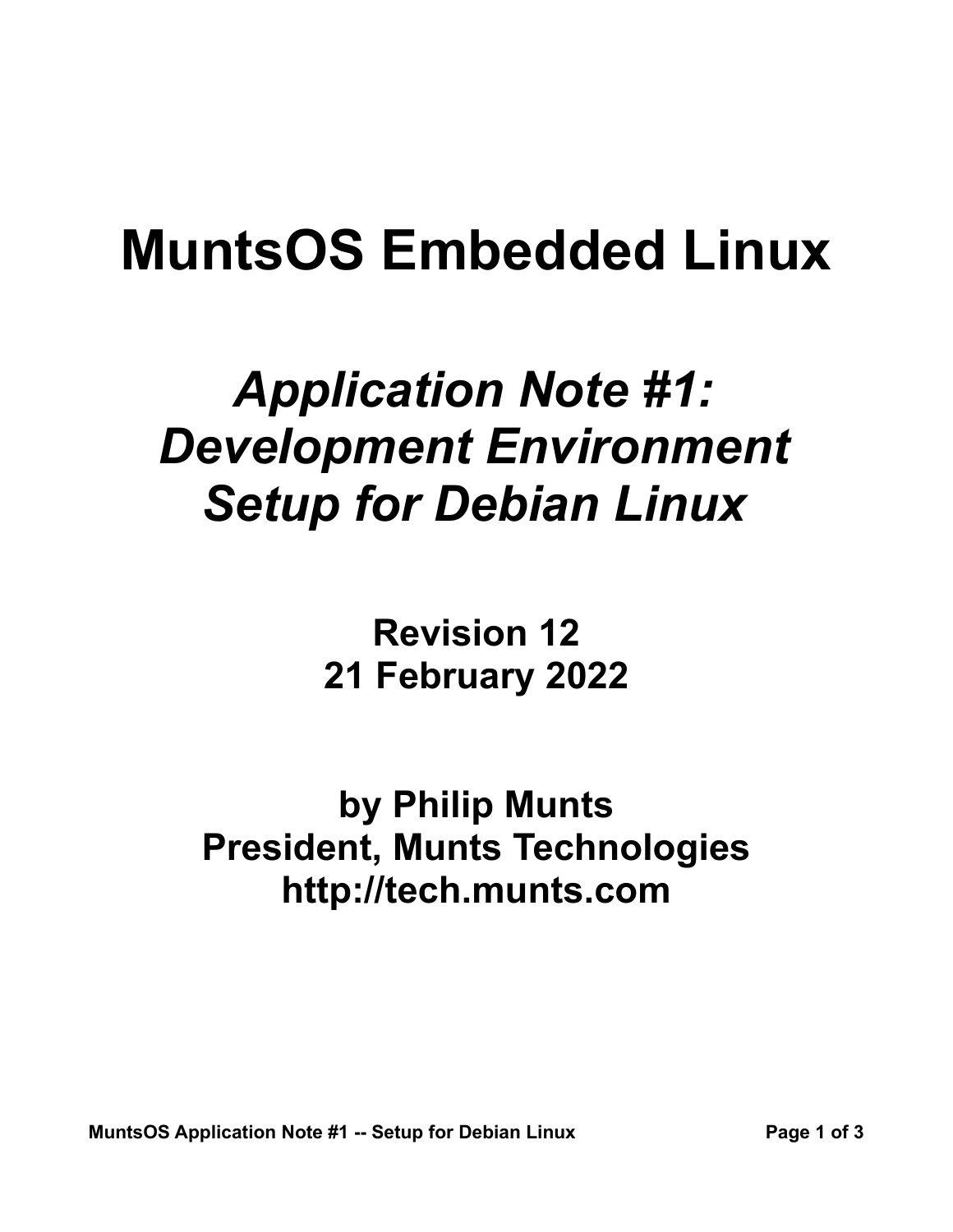#### **Introduction**

This application note describes how to install the application software development environment for *MuntsOS Embedded Linux* onto a computer running 64-bit Debian Linux or equivalent (*e.g.* Ubuntu) **apt** based operating system.

This procedure (including the *Easy Setup Script* below) also works with the following environments:

- ● [Debian Linux on Windows](https://www.microsoft.com/en-us/p/debian-gnu-linux/9msvkqc78pk6) using [Windows Subsystem for Linux](https://docs.microsoft.com/en-us/windows/wsl/about) on Windows 10 or 11.
- Debian Linux on ChromeOS using [Linux on Chrome OS](https://chromium.googlesource.com/chromiumos/docs/+/master/containers_and_vms.md).

#### **Installation Procedure**

*Step 1:* Prepare the system for application software development with the following commands:

**sudo apt install -y openssh-client build-essential git gnat gprbuild libncurses5 wget**

*Step 2:* Add the *[Munts Technologies Debian Package Repository](http://repo.munts.com/debian11)* to your system, with the following commands:

```
wget http://repo.munts.com/Debian11/PublicKey.txt
sudo apt-key add PublicKey.txt && rm PublicKey.txt
wget http://repo.munts.com/Debian11/amd64/munts-repo.deb
sudo dpkg -i munts-repo.deb && rm munts-repo.deb
sudo apt-get update
```
*Step 3:* Install *MuntsOS* cross-toolchain packages, with one or more of the following commands:

```
sudo apt-get install muntsos-dev-aarch64
sudo apt-get install muntsos-dev-beaglebone
sudo apt-get install muntsos-dev-raspberrypi1
sudo apt-get install muntsos-dev-raspberrypi2
```
Each *MuntsOS* cross-toolchain package contains cross-compilers for the Ada, C, C++, Fortran, Free Pascal, and Go programming languages.

You can also install **all** of the *MuntsOS* cross-toolchain packages at one time with a single command:

```
sudo apt-get install muntsos-dev
Step 4: Clone the MuntsOS Embedded Linux source code tree with git:
```
**git clone https://github.com/pmunts/muntsos.git**